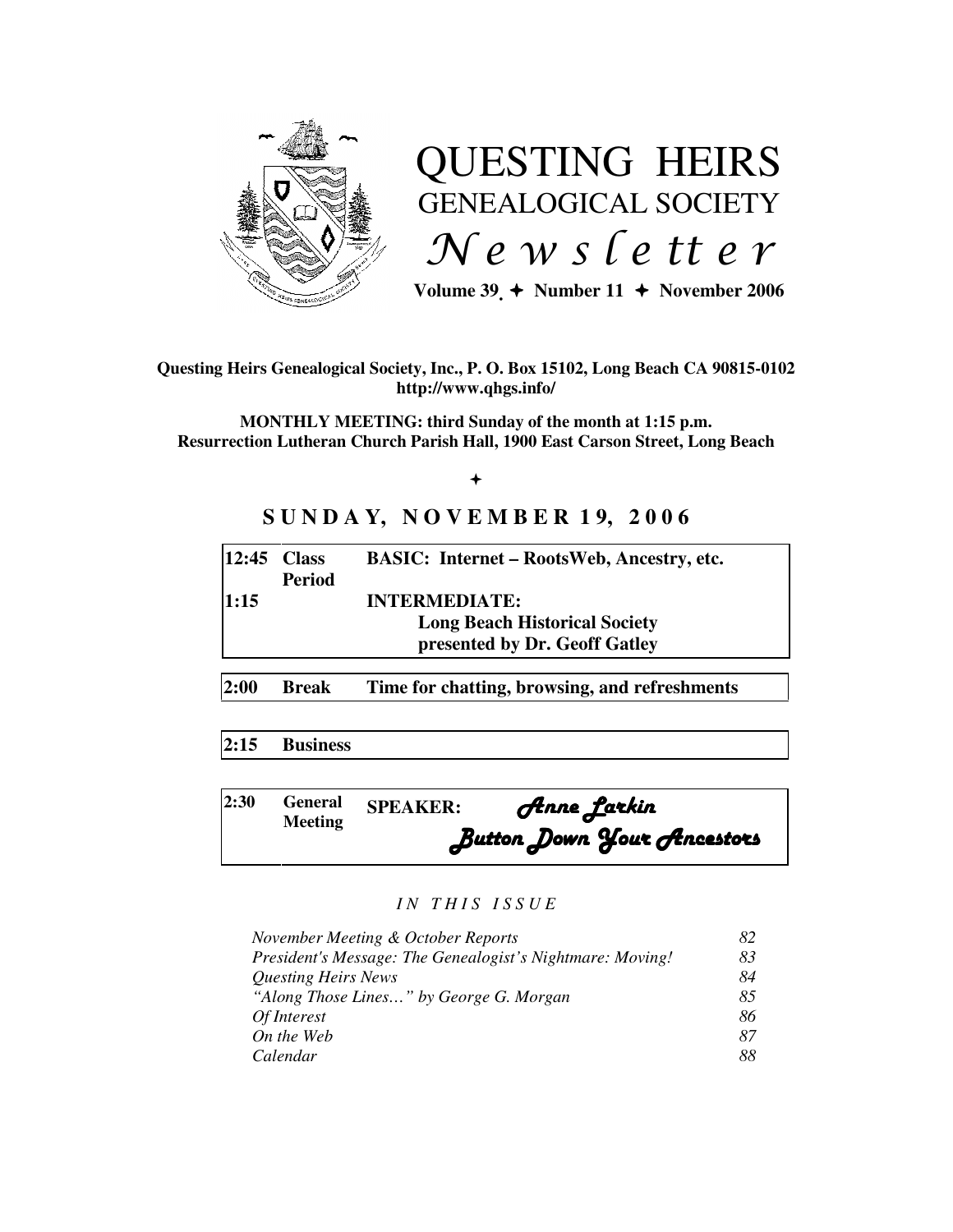# **N O V E M B E R M E E T I N G**

# **SPEAKER: ANNE LARKIN Button Down Your Ancestors**

Katherine Anne Larkin, born in Sioux City, Iowa, grew up in Zionsville, Indiana, a very small "farm town." Marrying Edward Larkin changed not only her name but her residence to La Verne, California.

Volunteering in the Pomona Valley Genealogical Society (PVGS), the old PAF User Group in Upland, the German Genealogical Society of America and holding several offices in each fueled her interest in genealogy. She served as Newsletter Editor in all three and is currently President of PVGS.

Anne's parents, Katherine and Blair McPherran, encouraged her interest in genealogy. This led her to track ALL her direct ancestors and eventually to take a driving trip through German to locate her ancestors' villages. Inheriting her mother's button collection, begun in 1938, started her own interest in collecting buttons.

*Copyright* © *2006, Questing Heirs Genealogical Society, Inc.* 

*Permission to reprint original items from this publication is granted, provided that the reprint is used for non-commercial, educational purposes, and that the following notice appears at the end of the article: Previously published in Questing Heirs Genealogical Society Newsletter, Vol. 39, No 11 (November 2006).* 

*This newsletter is published monthly as a benefit for members of Questing Heirs; it is not meant to be sold. Those who are unable to attend our meetings but wish to subscribe to the newsletter may purchase a newsletter-only membership for \$12.00 a year. To join, please contact us using the address on the front page.*

# **M E M B E R S H I P R E P O R T Jeanette (Marcus) JONES (562) 421-5610**

OCTOBER MEETING ATTENDANCE Members: 36 Guests: 2

# NEW MEMBERS

| Robert COLLINS                         | Individual | 9/07 |
|----------------------------------------|------------|------|
| Lucille STROHBEEN                      | Individual | 9/07 |
| <b>Susan STUDEBAKER</b>                | Newsletter | 9/07 |
| Nancy VON REYN-PERALTA Individual 9/07 |            |      |

#### RENEWALS

| Catherine ALBERTI         | Sustaining   | 9/07 |
|---------------------------|--------------|------|
| Diane BOUVIER             | Individual   | 9/07 |
| Aaron DAY                 | Contributing | 9/07 |
| Jeri EVERETT              | Individual   | 9/07 |
| <b>Betty Bell FELDMAN</b> | Sustaining   | 9/07 |
| <b>Yvonne FOSTER</b>      | Individual   | 9/07 |
| Douglas GRANT             | Individual   | 9/07 |
| Douglas JORDON            | Individual   | 9/08 |
| <b>Walter McNULTY</b>     | Contributing | 9/07 |
| Priscilla NIELSEN         | Patron       | 9/07 |
| Beverly J. PLANK          | Contributing | 9/07 |
| <b>Jo Nell ROOK</b>       | Family       | 9/07 |
| <b>Olas ROOK</b>          | Family       | 9/07 |
| Mary M. SMITH             | Contributing | 9/07 |
| Jacqueline SPOHR          | Individual   | 9/07 |
| David WERTS               | Sustaining   | 9/07 |

# **REFRESHMENTS Georgie (Peterson) LYONS (562) 432.4908**

| Thanks to our October hosts: |                     |  |  |
|------------------------------|---------------------|--|--|
| <b>Sally DAVIS</b>           | Cynthia DAY-ELLIOTT |  |  |
| <b>Lizzie WHISNANT</b>       | Connie WILLIAMS     |  |  |

| Our November hosts will be: |               |  |
|-----------------------------|---------------|--|
| Tricia BURES                | Patti DAVIES  |  |
| Jeri EVERETT                | Cheryl TARDIF |  |

# HAPPY THANKSGIVING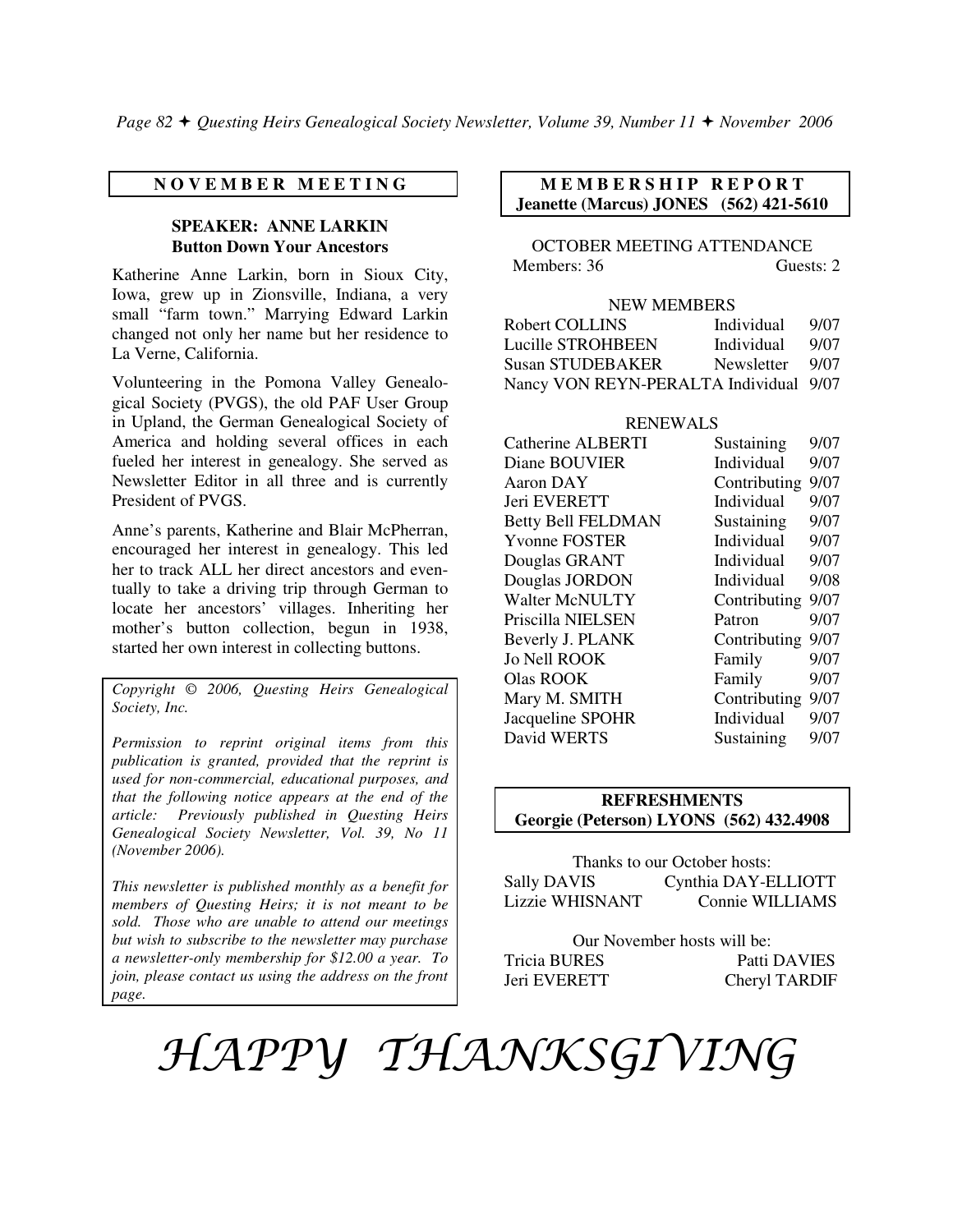*Page 83 Questing Heirs Genealogical Society Newsletter, Volume 39, Number 11 November 2006* 

# **P R E S I D E N T' S M E S S A G E**

# The Genealogist's Nightmare: Moving! by John McCoy

If nothing goes wrong, I should be the proud owner of a new house before our November meeting! The excitement is palpable. So is the anxiety!

The move is only 6 miles, but it might as well be around the world. All of my precious research notes and books have to be packed, moved, and then unpacked. I expect it will be a couple months before everything is out of the boxes.

As soon as I realized the sale was going through, I did the obvious experiment: how many boxes are required to pack the contents of one shelf? Then I multiplied by the number of shelves. The result was staggering: 85 boxes, just for books and papers! I quickly realized I would have to label the boxes somehow, and try to put only like items in each box. I will need to number the boxes, too, to be sure none have been lost in transit.

As of this writing, I have 12 boxes packed. My realtor has 40 empty boxes waiting for me. I have already had to open two of the boxes to locate information needed by my paid researcher in Switzerland. Fortunately, the labels were accurate, and I found the required dates in less than a half-hour.

Already I can see the writing on the wall. The information I need will inevitably be in the box on the bottom of the stack. Long-awaited correspondence will arrive just at the time when the information is least accessible. The most active notebooks, the ones with my most recent research notes and photocopies, will have to stay in the book bag that I carry with me to the Family History Center every week. These notebooks are used so often, it would not make sense to pack them and risk misplacing them at a key moment. I will have them at my side, along with my laptop computer, throughout the chaotic days when I am moving.

Another necessity is to back up my two desktop computers. If they get bumped in transit and fail to start up when reconnected, I need to have my critical files in a form that can be transferred to another computer. Naturally, every computer I have uses a different type of disk! The backup disks will have to stay by my side as well.

The number of loose papers is less than it might have been, because I got into the habit of writing my research notes directly into notebooks. Usually I have one notebook for each major research area. That was the best procedural idea I ever had!

There is an important benefit from my move: I will be forced to review my notes when I unpack them. When the dust settles, I should be better organized than I am now! Another benefit is that my new location is only 1.5 miles from a Family History Center.

If I had kept everything organized from the beginning, I would have no need to be worried. But in real life, information accumulates much faster than I can digest it. I figure you only need to worry when the piles of paper prevent you from moving freely around your office. Look for me at the November meeting. I will probably be dusty and frazzled, but very pleased.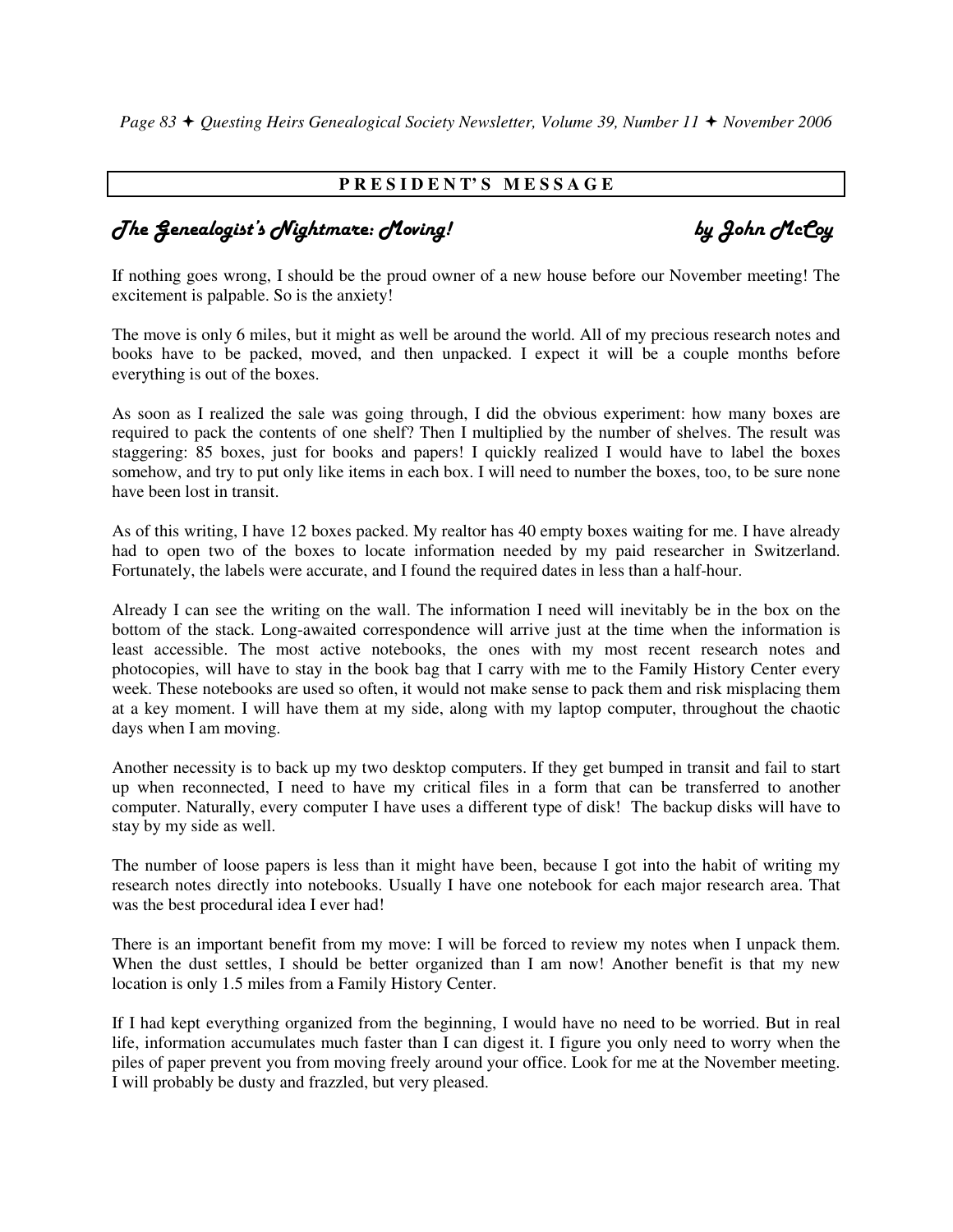# **Q U E S T I N G H E I R S N E W S**

# **PROCLAMATION**

presented to **Questing Heirs Genealogical Society of Long Beach**  ---

**Whereas**, individuals from across our City have embarked on a genealogical journey by discovering who their ancestors were and how various forces shaped their past; and

**Whereas**, within our libraries and archives lie the treasured records that detail the history of our community and our citizens; and

**Whereas**, an ever-growing number of people in our City are collecting, preserving, and sharing genealogies, personal documents, and memorabilia that detail the life and times of families around the world; and

**Whereas**, the study of family history gives individuals a sense of their heritage and a sense of responsibility in carrying out a legacy that their ancestors began; and

**Whereas**, the Questing Heirs Genealogical Society of Long Beach has supported and promoted the collecting and preserving of family history for more than 35 years in our City;

**Now, Therefore**, I, Bob Foster, Mayor of Long Beach and I, Rae Gabelich, 8<sup>th</sup> District Councilwoman, on behalf of the entire City Council do hereby commend the **Questing Heirs Genealogical Society of Long Beach** for their efforts to encourage family history research and education, and do hereby recognize **October 2006 as Family History Month**.

Dated: October 15, 2006

 $\begin{array}{ccc} \odot & \odot & \odot & \odot & \odot \end{array}$   $\begin{array}{ccc} \odot & \odot & \odot & \odot \end{array}$ 

#### **SOCIETY ELECTION**

The following members have agreed to run for the Board offices to be filled this year:

President – Liz Myers

 $2<sup>nd</sup>$  Vice President – Sally Davis

 Corresponding Secretary – Jeri Everett At our November meeting, nominations may also be made from the floor (with the nominee's prior approval). Then attendees will vote for those nominated. Since only paidup members are entitled to vote, please remember to renew your membership if you haven't done so already.

#### **SALT LAKE CITY TRIP**

QH members Pat Bowers (562-421-3996) and Liz Myers (562-598-3027) plan to travel to the Family History Library in Salt Lake City on Sunday, November 5, and return on Saturday, November 11. If you would like to join them on this excursion, please let either of them know.

Pat has been to the library several times and is quite knowledgeable about doing research there.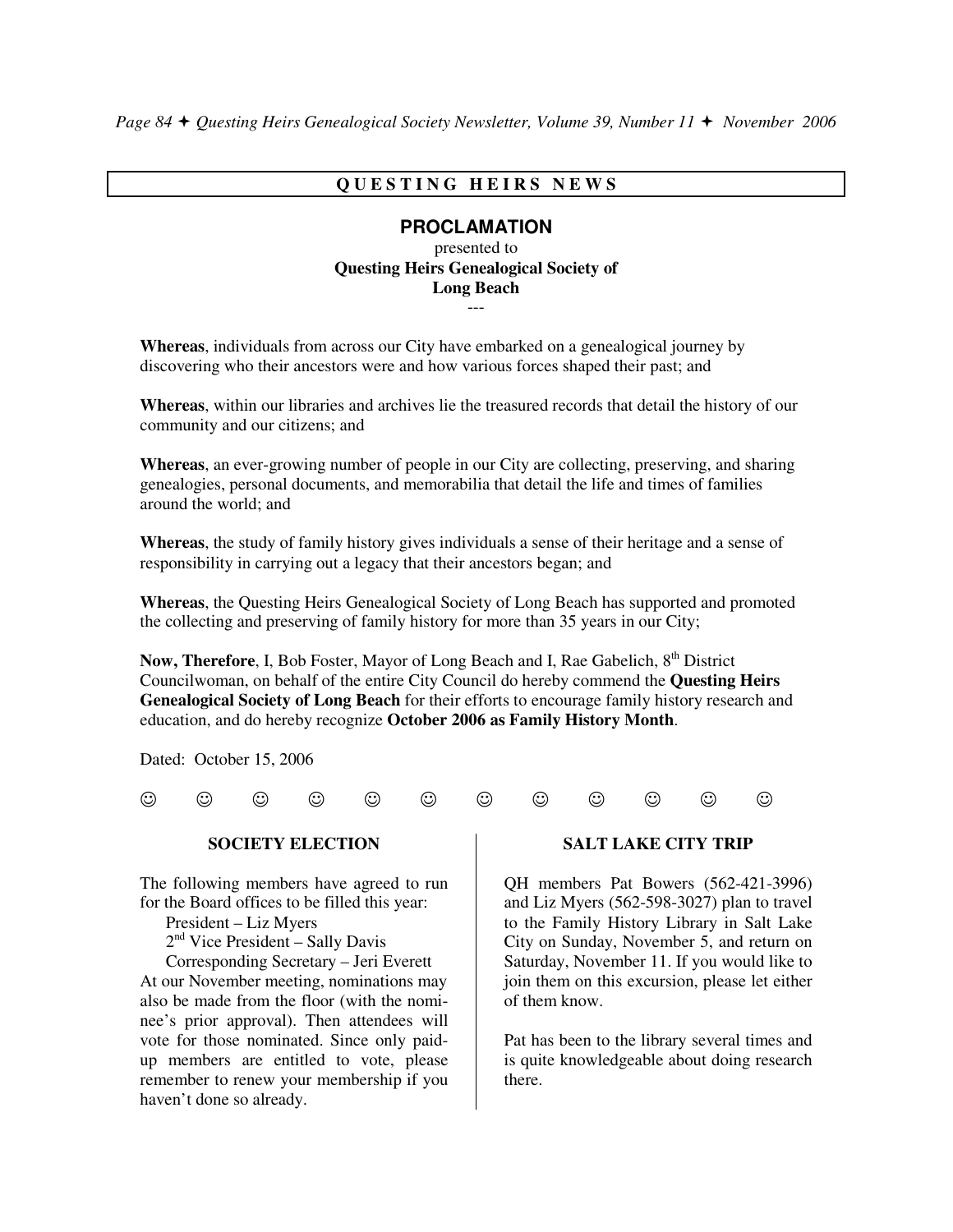# **"ALONG THOSE LINES…" by GEORGE G. MORGAN**

# **City Directories Can Provide Great Clues Part 1 of 3-part series for Family History Month**

"Family is forever!" With those words, I began my book, *How to Do Everything with Your Genealogy* (McGraw-Hill). Our family provides us with an anchor, a form of stability, especially in this tempestuous time in history. I believe, too, that this has always been the case.

October has become "Family History Month" in the United States, annually declared such by an Act of Congress and the issuance of a Presidential Proclamation.

October is a great month for commemorating our ancestors' lives and celebrating the joys of our own family. Summer is ended and autumn

anticipates the coming of the holidays. Those holidays evoke memories of years past and the family traditions passed down from generation to generation. Family historians and genealogists also begin to buckle down to learn more about the family and to share information with relatives and friends.

Let's all commit to celebrating Family History Month this October! And there is no better way than to begin discussing where we can learn more about our families. I begin a three-part series about city directories this week and the excellent clues they can offer.

# **Using City Directories in Place of Other Records**

The most frequently used record type amongst American genealogists is undoubtedly U.S. federal census records. Federal census records extend from 1790 to present.

However, because of privacy laws, the public only has access to those census records through 1930. In addition, the majority of the 1890 federal census population schedules were destroyed by fire and water in the Commerce Department building in Washington, D.C., in 1921.

Since the federal census is taken only every 10 years, we have a significant gap between those enumerations in which to obtain information to help us physically locate our ancestors and their relatives.

We therefore have to take advantage of alternative record types that help place our ancestors in a particular place and time in between those censuses. Among those alternative records are city directories, land and property records, tax rolls, jury lists, voter registration records, driver's licenses, and numerous other record types.

As a little background, you should know that city directories have been around for a very long time. In some places in Europe, there are city directories dating back to the 1600s.

If you visit London, you will find city directories in the London Metropolitan Archives, at the Society of Genealogists Library, at the Guildhall, at the venerable British Library, and other research venues.

In the United States, some larger places produced city directories even before the American Revolution. However, the publication of city directories became very common in American cities and towns in the 1800s and 1900s. Even with the introduction of the telephone and telephone directories, city directories remained in production for many years.

Next time we'll discuss how to make use of city directories in your research.

# Happy Hunting! George

 © 2006 Copyright George G. Morgan. All rights reserved.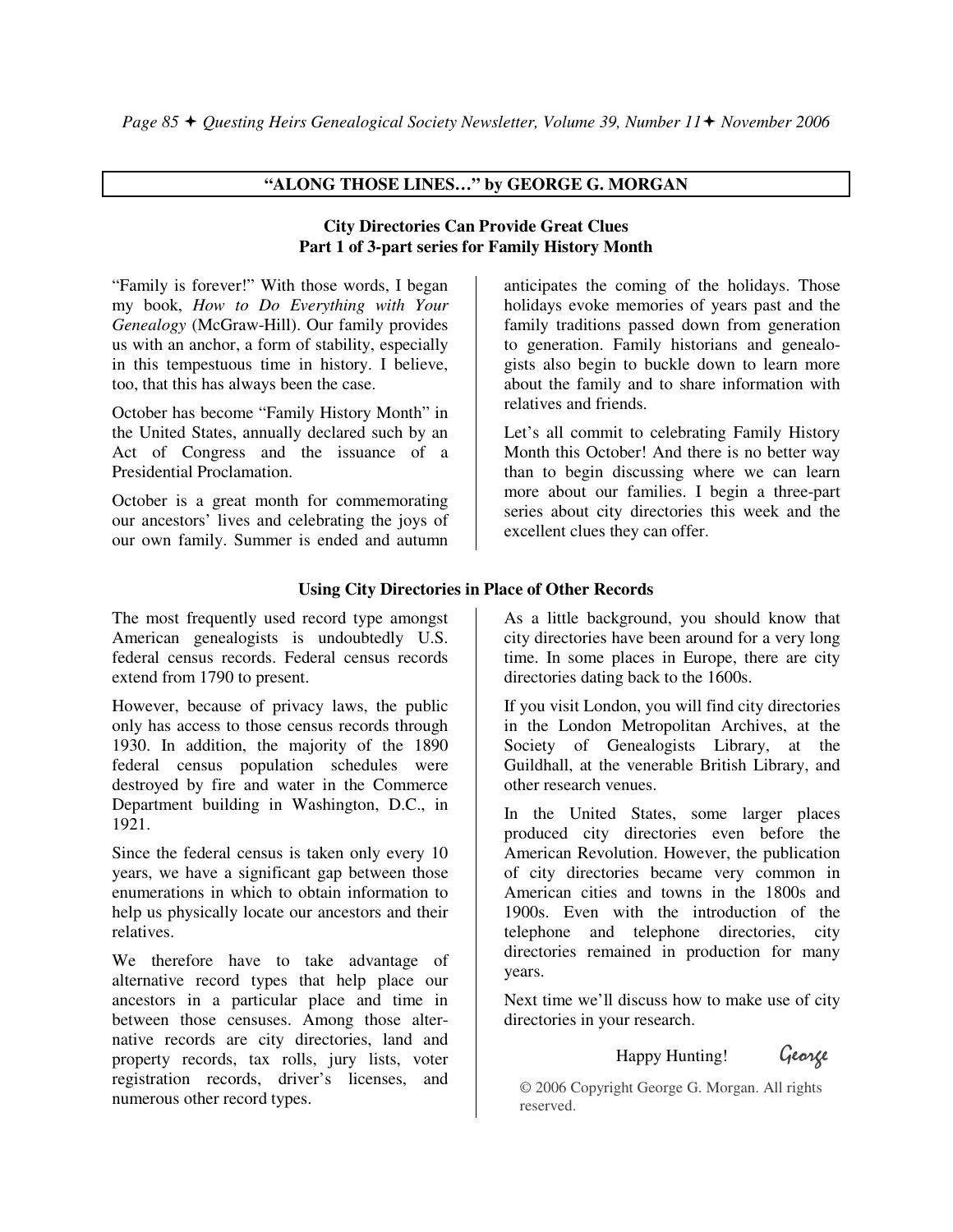# **O F I N T E R E S T**

# **NARA HOURS**

The National Genealogical Society reported (in their online newsletter *UpFront with* NGS dated 1 Oct. 2006) that, due to budget cuts, National Archive hours in Washington, D.C., and College Park, Maryland, are now 9:00 a.m. to 5:00 p.m. Monday thru Friday. Once a month they will have extended hours on a Thursday and Friday (9:00 a.m. to 8:45 p.m.) and Saturday (8:45 a.m. to 4:45 p.m.).

A check with the website of the Regional Archives at Laguna Niguel indicates that the hours at that branch are now 8:00 a.m. to 4:30 p.m. Monday thru Friday and 8:00 a.m. to 4:30 p.m. on only the first Saturday of each month. There are no longer any evening hours.

# **ANNIE MOORE: A CASE OF MISTAKEN IDENTITY**

On January 1, 1892, 13-year-old Annie Moore [from Ireland] was the first immigrant to enter our country via Ellis Island. She tripped down the gangplank, along with a pair of younger brothers, and was greeted with much fanfare. Officials welcomed her arrival and presented her with a \$10 gold coin in commemoration of the special event. Her statue stands at Ellis Island.

Not until the 1990s when Ellis Island was refurbished and opened to the public did we learn what happened to Annie after Ellis Island—how she ventured to New Mexico, married a descendant of an Irish patriot, had a handful of children, was widowed, became a business-woman, and died in an accident.

But genealogist Megan Smolenyak Smolenyak accidentally discovered that this Annie was born in Illinois. She launched an online contest with a \$1,000 prize for the first proof of what became of the right Annie. At a press conference in New York City on September 15, with some of Annie's descendants in attendance, the prize was awarded and the true story told. $<sup>1</sup>$ </sup>

It seems Annie spent the rest of her life on Manhattan's Lower East Side. She married a German immigrant named Joseph Schayer, who worked at the Fulton Street Fish Market. The couple had 11 children though not all survived birth and early infancy. Annie Moore died of heart failure in 1923 at the age of 47 [and] now lies alongside six of her children in an unmarked grave in Calvary Cemetery, Queens, just a few miles from Ellis Island. A fund to pay for a headstone has just been established.<sup>2</sup>

You can find more details at *http://www.irish echo.com/newpaper/story.cfm?id=18112.* 

<sup>1</sup>*Press release by Southern California Genealogical Society, 7 Sep 2006, at CA-SCGS-L@rootsweb.com.* 

*<sup>2</sup>Extract from Eastman's Online Genealogy Newsletter, 23 Sep 2006, at http://www.eogn.com. (Copyright 2006 by Richard W. Eastman.*

# **THE EVERTON COLLECTION**

The Everton Genealogy Collection has found a home at last in the Logan [Utah] Library. It was opened to the public on Tuesday, October 10, and will be open from 5-9 p.m. Tuesdays, 1-5 p.m. Wednesday thru Friday and 1-5 p.m. the second Saturday of each month. You may reach the library by phone at 435-716-9143 or by email at genealogy@loganutah.org.

*Per Leland Meitzler at the Everton Publishers Genealogy Blog (http://www.genealogyblog.com) 4 Oct 2006.* 

#### **TUTTLE ANTIQUARIAN BOOKS**

The entire inventory of this long-time genealogy book retailer has been sold to:

> De Wolfe and Wood P. O. Box 425 2 Waterboro Rd., Rt. 202 Alfred, Maine 04002

Their website is http://www.dwbooks.com.

*Eastman's Online Genealogy Newsletter, 12 Sep'06.*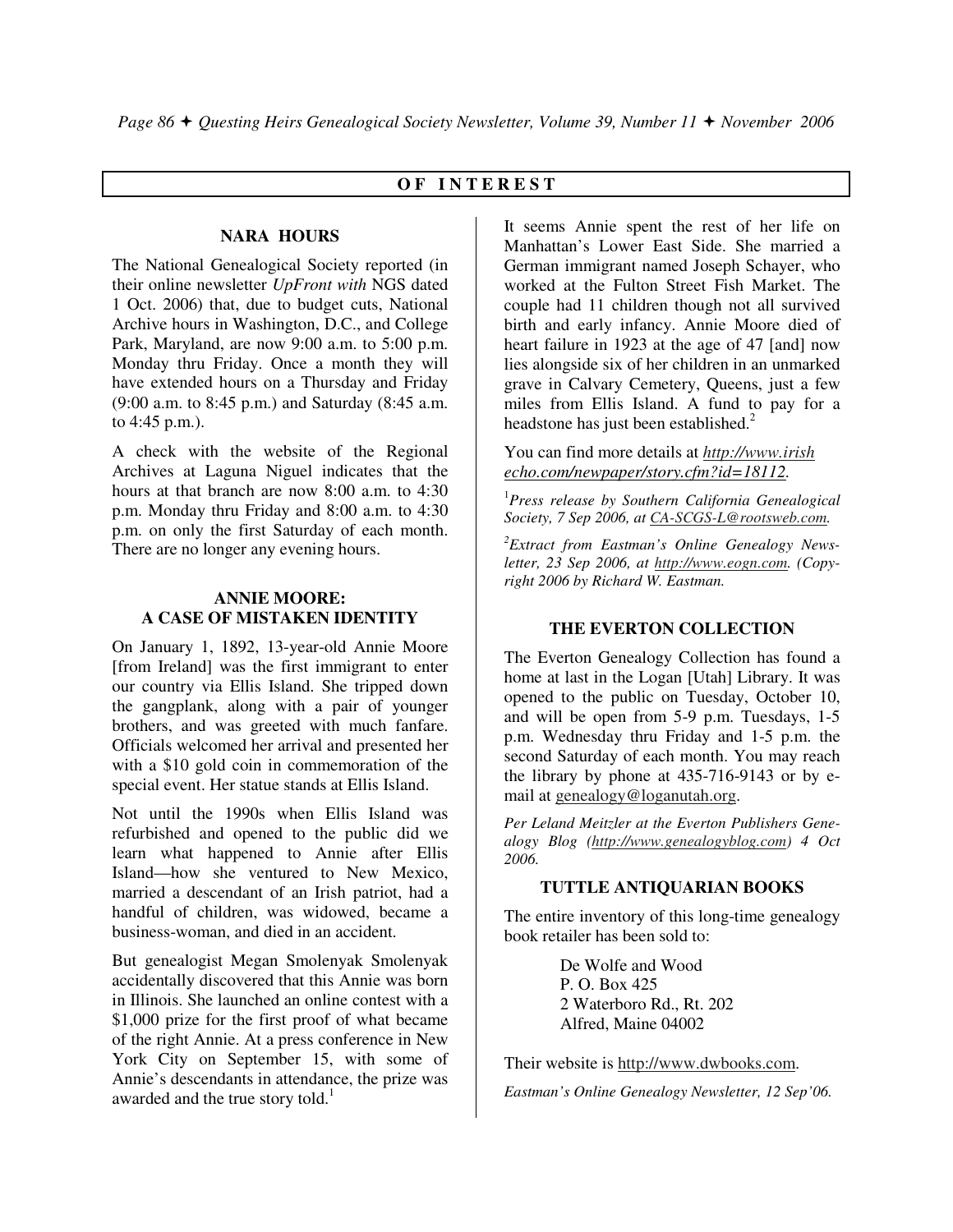# **O N T H E W E B**

# **WorldCat: Best Thing Since Sliced Bread**  by Dale Talkington

For the kind of FUN hobby work that I do, Google and the brand-new beta WorldCat have become my most important aids to research.

Google is easily accessed, but WorldCat's locations of 1.3 billion items in 10,000 libraries around the world previously have been available only through institutional access.

It's become available to the public here and now. It's FREE and simple to use. Just type in a book name or author and it shows which library holds that book. http://www.worldcat.org

Try it - - you will like it!

*Previously published in Rootsweb Review: 16 August 2006, Vol. 9, No. 33.* 

# **GenDisasters Events that Touched Our Ancestors' Lives**  http://www.gendisasters.com

This is a new website that specializes in making available articles and/or photographs of various types of disasters such as fires, floods, tornadoes, train wrecks, earthquakes, hurricanes, ship wrecks, explosions, etc. Take a look and see whether any such events took place in the area and time period that your ancestors lived.

> **Roots Television Where History Meets Heritage**  http://www.rootstelevision.com

This is a new website and a new concept. "Roots Television<sup>TM</sup> is by and for avid genealogists and family history lovers of all stripes. Whether you're an archives hound, a scrapbooker, a cousin collector, a roots-travel enthusiast, a Civil War re-enactor, a DNA fan, a reunion instigator, a sepia-toned photos zealot, an Internet-junkie, a history buff, an old country traditions follower, a cemetery devotee, a story-teller, a multicultural

food aficionado, a flea market and antiques fanatic, a family documentarian, a nostalgia nut, or a mystery-solver, Roots Television<sup>TM</sup> has something for you -- and that "something" is quality programming."

Note: You will need an Internet connection faster than a regular land phone line to view the programs.

# **THE INFLATION CALCULATOR**  http://www.westegg.com/inflation

S. Morgan Friedman has created this calculator to let you compare an amount of money you may have found listed in a census or other document between 1800 and 2005, adjusted for inflation, to any other year in that range. The pre-1975 data are the Consumer Price Index statistics from *Historical Statistics of the United States* (USGPO, 1975). All data since then are from the annual *Statistical Abstracts of the United States.* 

# **GOOGLE NEWS ARCHIVE**

http://news.google.com/archivesearch

"News archive search provides an easy way to search and explore historical archives. Users can search for events, people, ideas and see how they have been described over time. In addition to searching for the most relevant articles for their query, users can get an historical overview of the results by browsing an automatically created timeline. Search results include both content that is accessible to all users and content that requires a fee. Articles related to a single story within a given time period are grouped together to allow users to see a broad perspective on the events."

Features include:

- > Search sources
- > Browse timelines
- > Identify key time periods
- > Discover various viewpoints